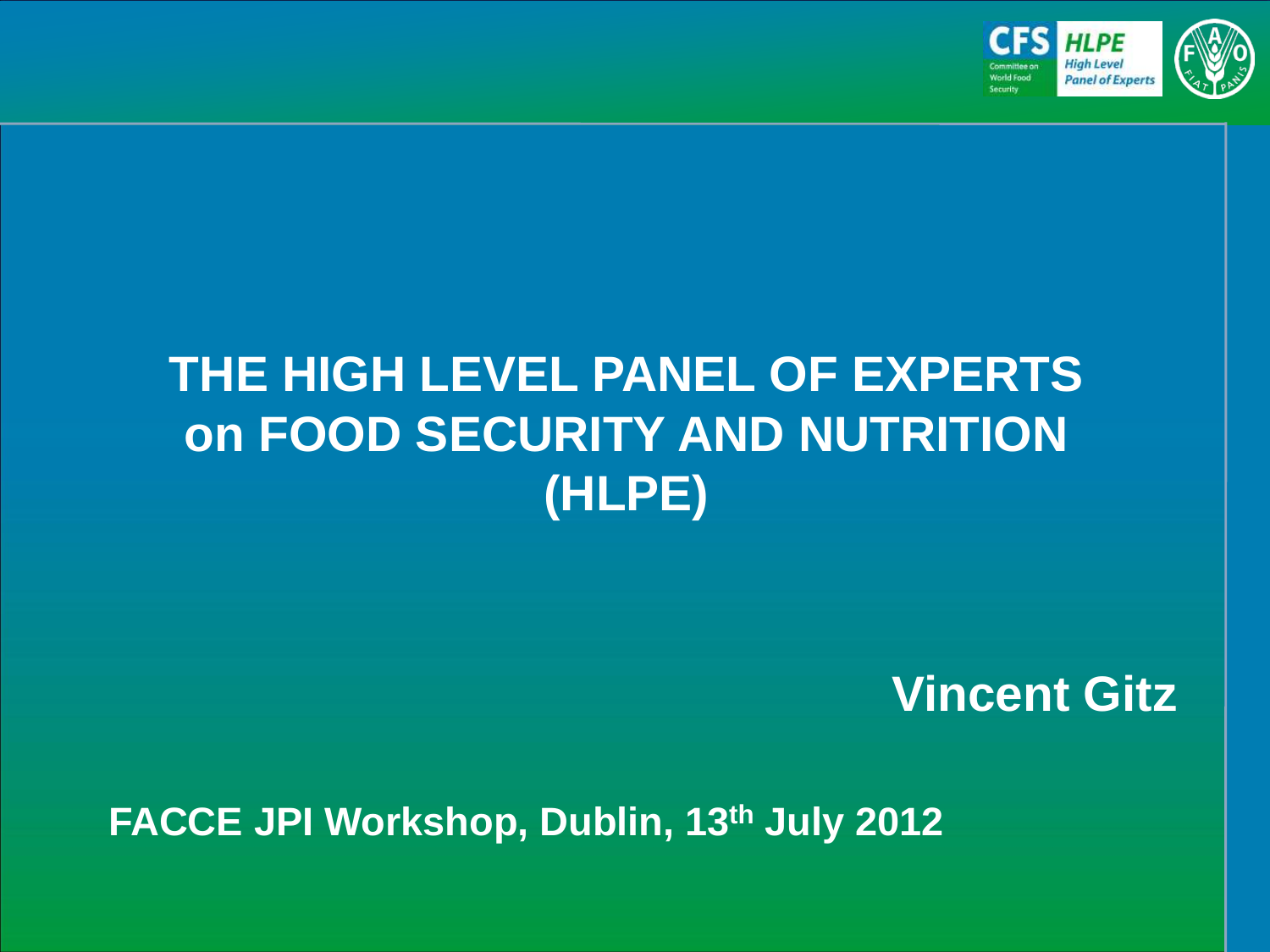## Renewed CFS's : key new elements

- 
- **1. An "inclusive" CFS:** Governments + civil society, producer, private sector, intl. organizations (including trade and finance, WTO, IMF), organizations and research systems (CG and national), foundations; >>Advisory Group
- **2. The HLPE, an independent expertise process for analysis and advice to the CFS**
- >> New "informed" intl governance
- >> inclusiveness goes hand in hand with renewed expertise they are complementary.
- >> Importance of an open and complete (honest) process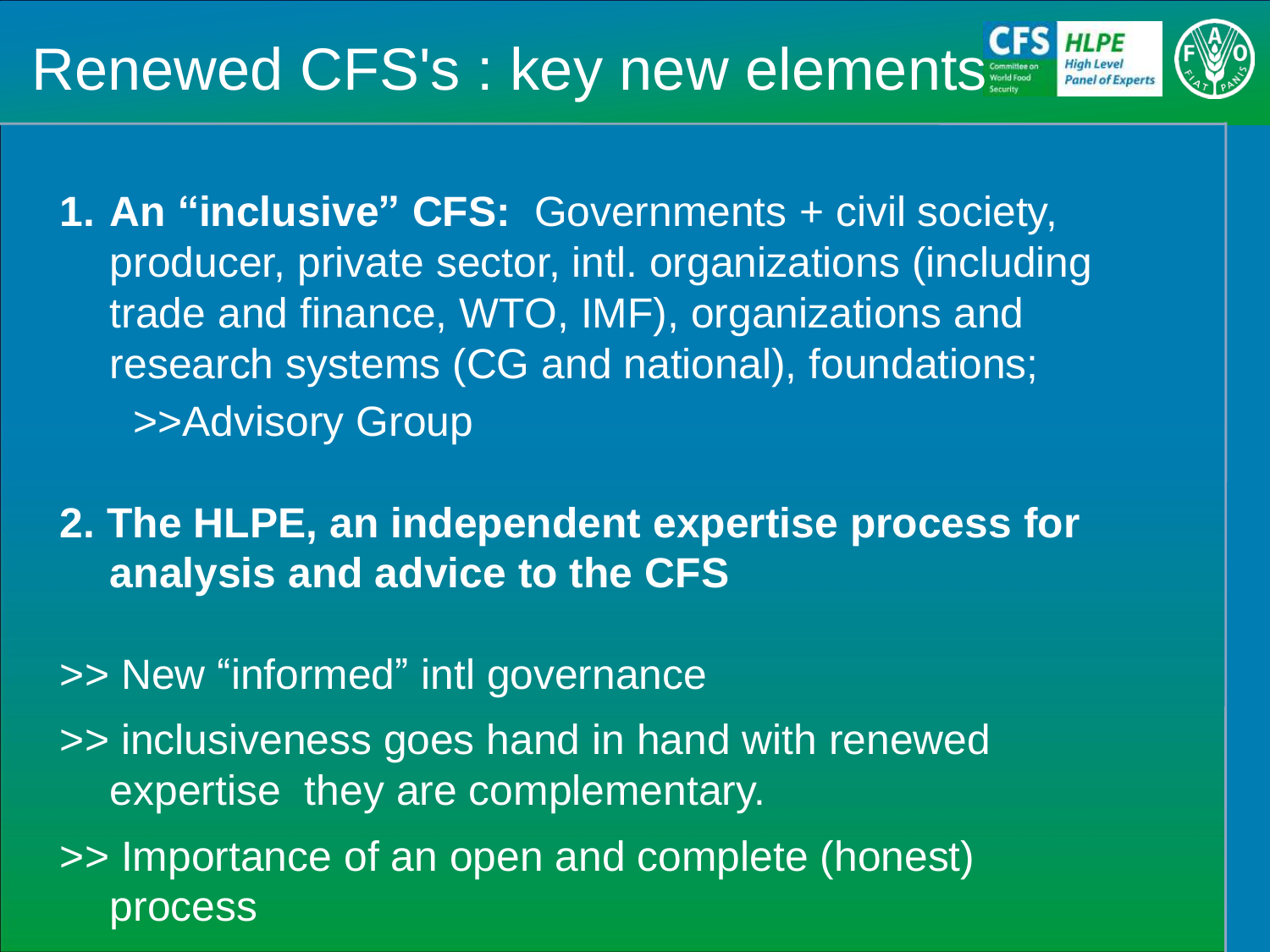

Many analyses, need for a synthesis that confronts them

Need of a starting point for analysis and advice

Crisis has revealed the need of a watchman a sentinel that looks at problems ahead or overlooked problems

>> 3 functions of the HLPE (CFS 2009)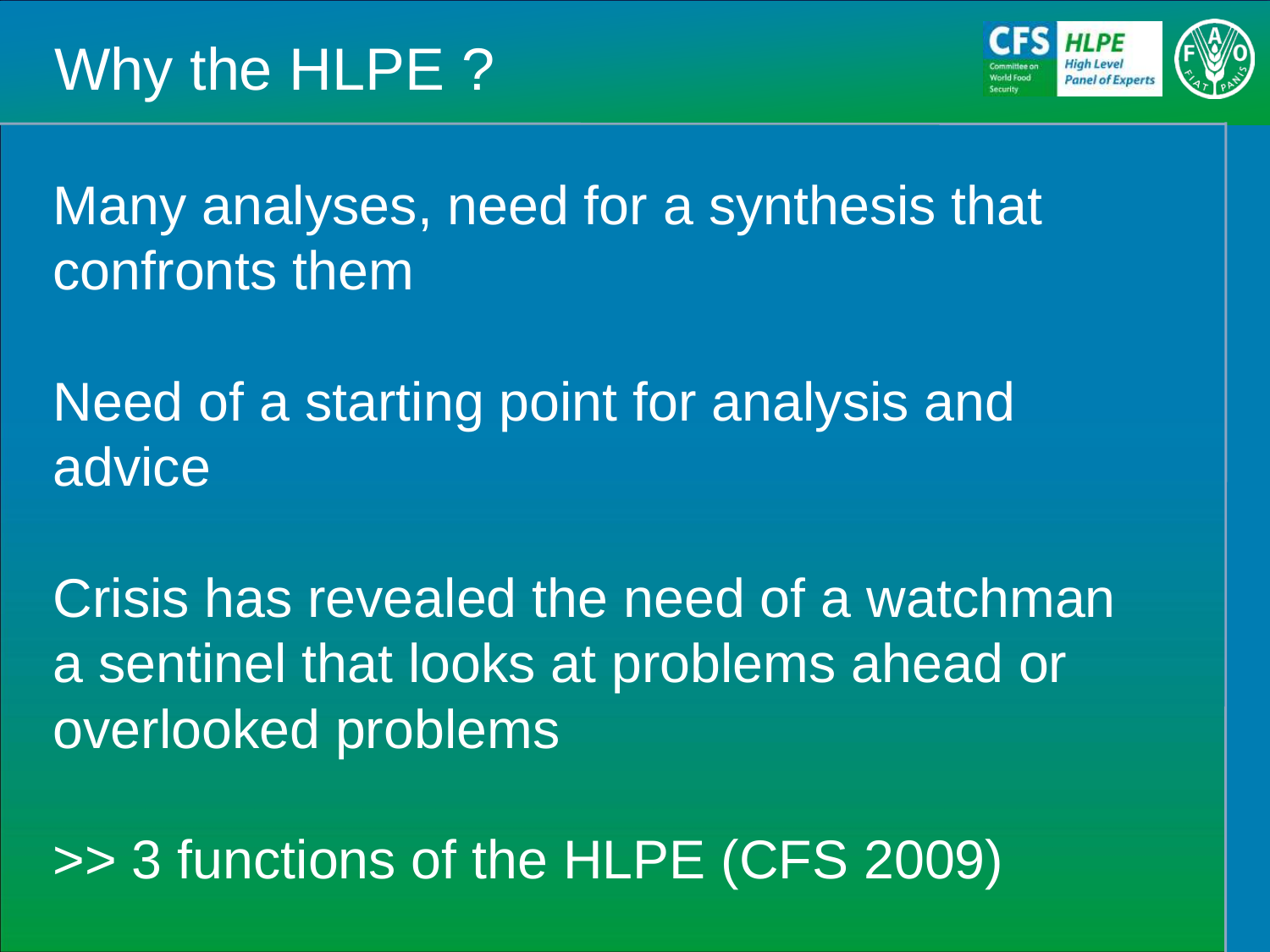## HLPE Functions (as per the CFS)



(I) Assess and analyze the current state of food security and nutrition and its underlying causes.

(ii) Provide scientific and knowledge-based analysis and advice on specific policy-relevant issues, utilizing existing high quality research, data and technical studies.

(iii) Identify emerging issues, and help members prioritize future actions and attentions on key focal areas.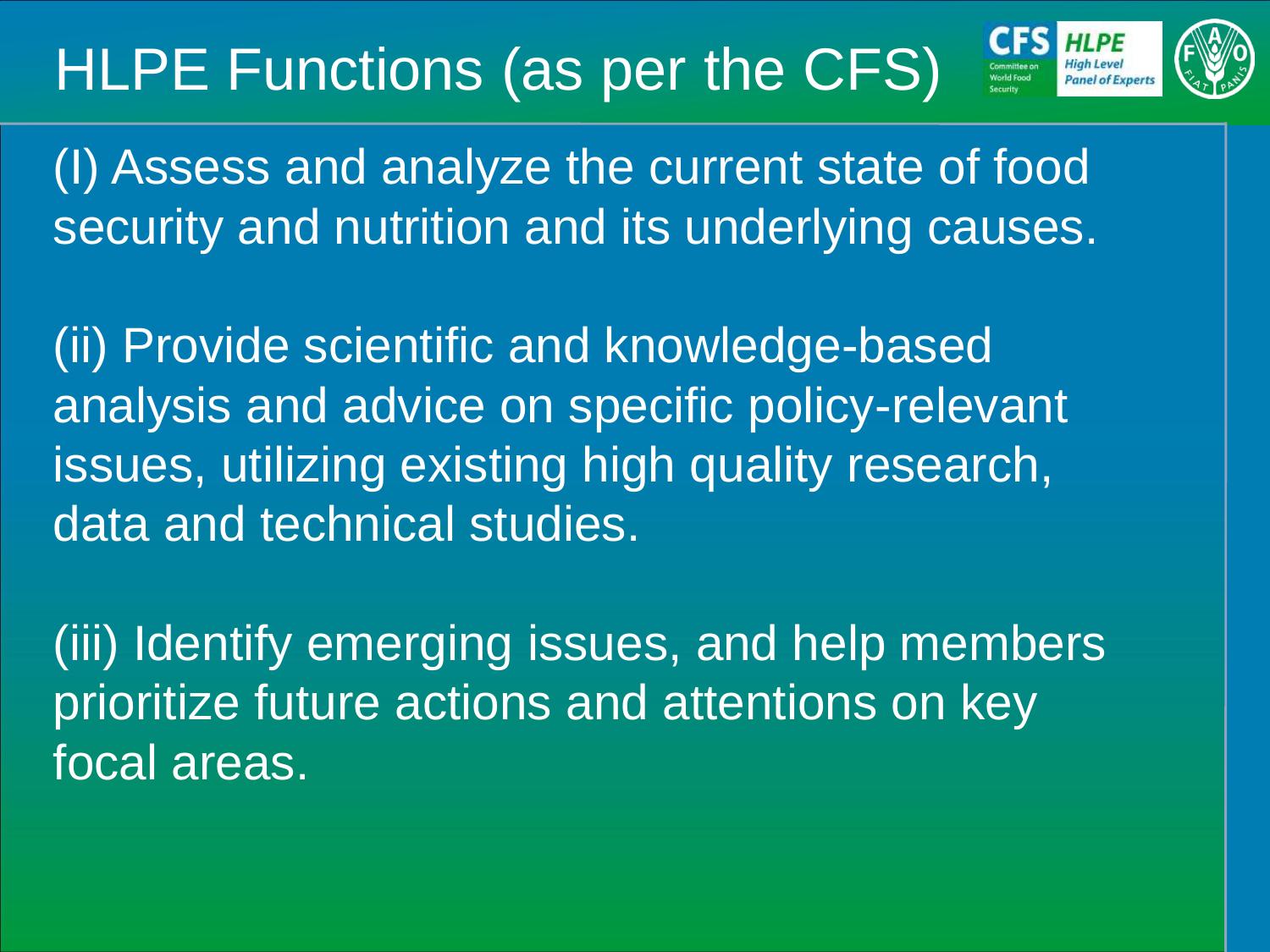

- **Created, appointed, mandated by the CFS but working independently**
- **The HLPE has to address the multidisciplinary complexity of food security**: many possible topics, none can be addressed within a single discipline
- **Demand-driven**, tight agenda, present status of knowledge
- **Works in a transparent and open way**, in particular openness to various forms of knowledge.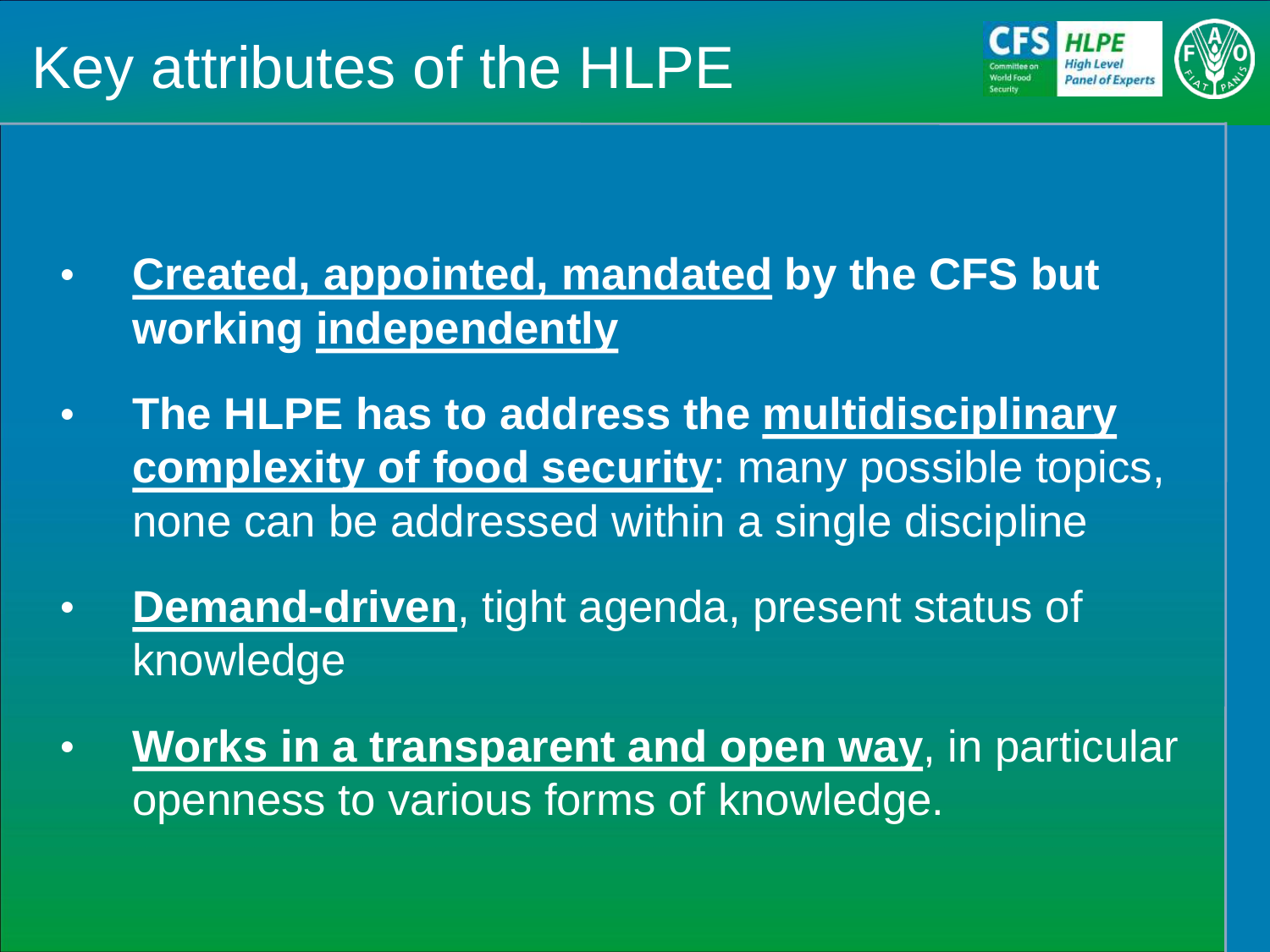

- How does the HLPE work? What is its structure?
- Both respond to two purposes:
- I) Work as a demand driven interface, but independent
- II) Be able to treat a multiplicity of topics linked to food security and that are
	- all complex
	- all requiring a multidisciplinary approach
	- potentially very diverse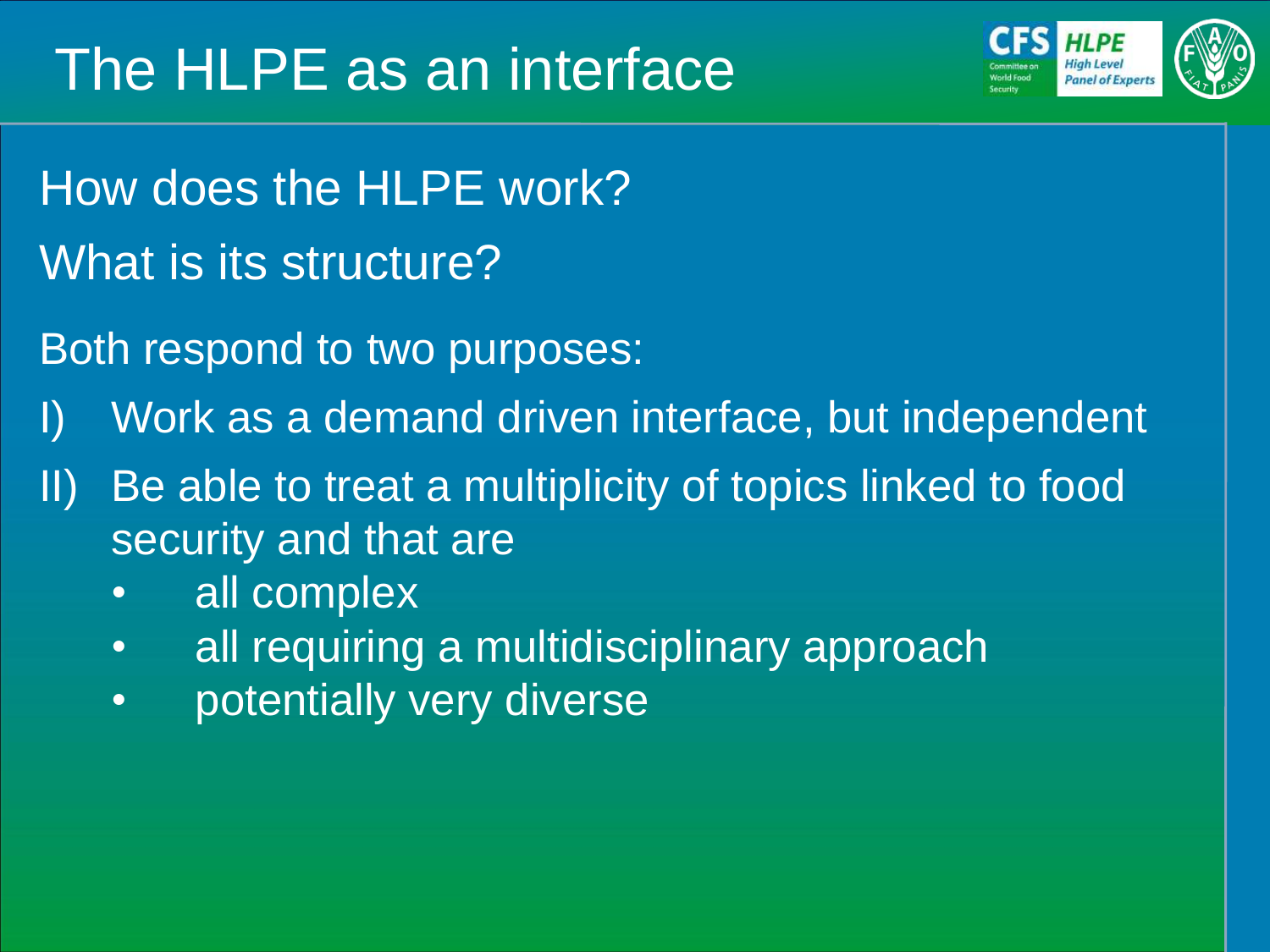### An infinite suite of topics



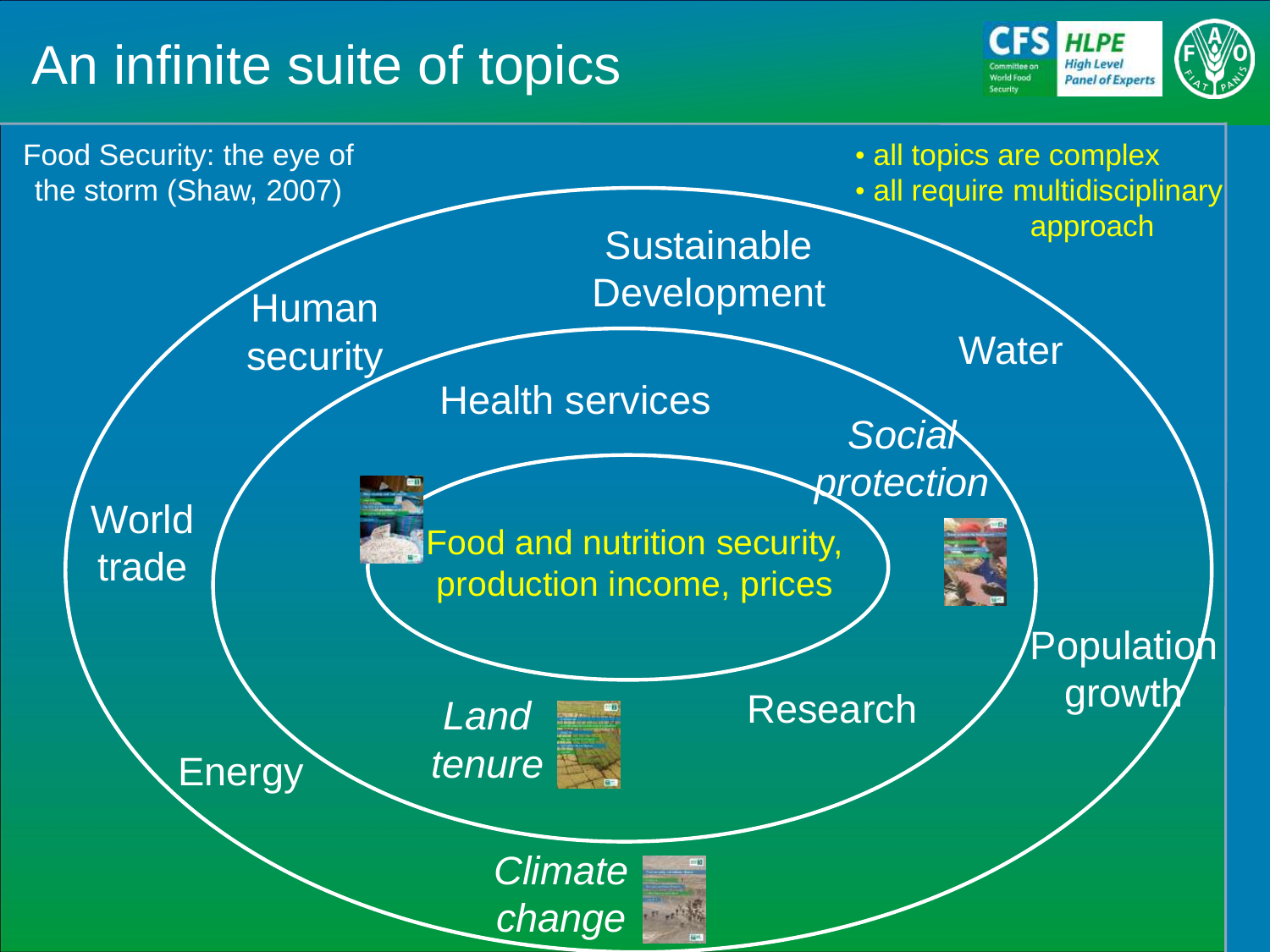## The HLPE and the CFS



**HLPE High Level Panel of Experts**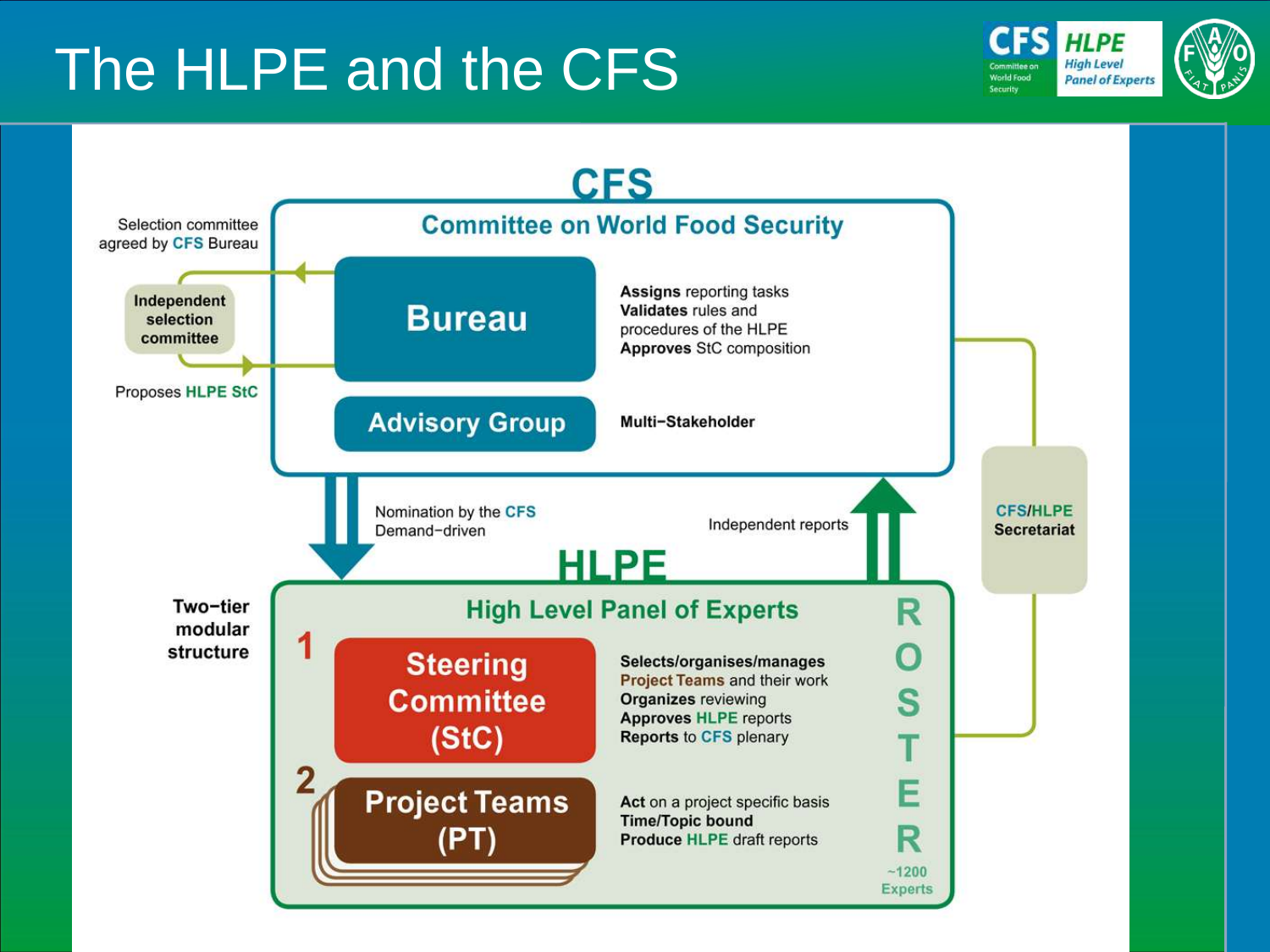

*"Demand-driven" and goals of efficiency, openness, transparency, rigor and scientific legitimacy*.

1. The CFS defines the mandate of the HLPE: 2. HLPE Steering Committee:

- Defines the **scope** of the study
- Appoints the **Project Team**
- 3. **Open Public Consultations** (scoping, V0)
- 4. **External scientific evidence-based review**
- 5. Approval of reports by the Steering Committee

6. Publication of reports and feeding into CFS (Bureau, Advisory Group, Plenary)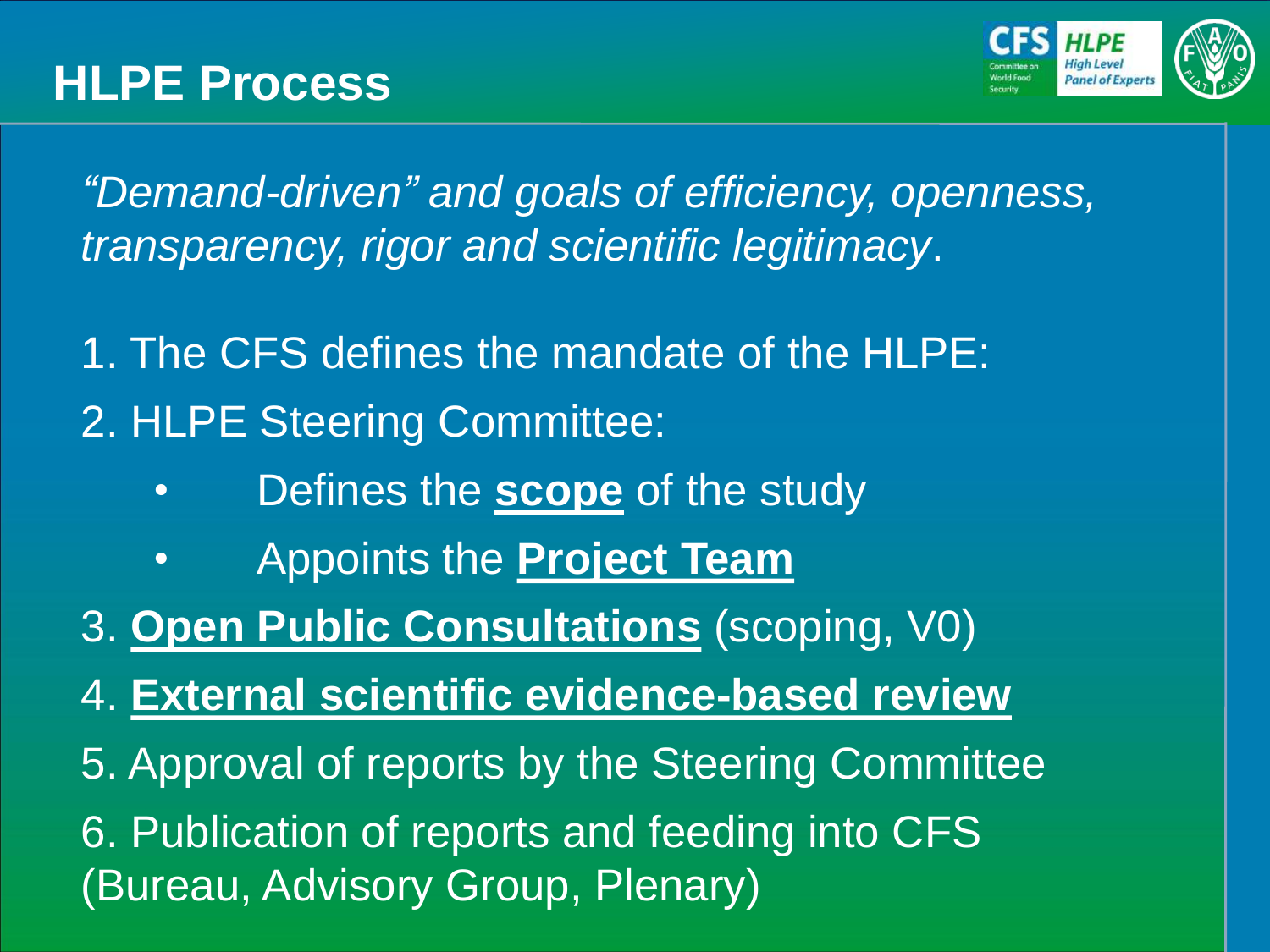

### From other scientific reports

- Demand driven
- Answering a political question, often a "burning" issue (urgency)
- Has to provide information, no "need more research"
- Has to provide recommendations

### From other documents produced by international organizations

- Do not avoid controversies
- Do not avoid difficult topics (no "political" review)
- Not limited by the mandate of the organization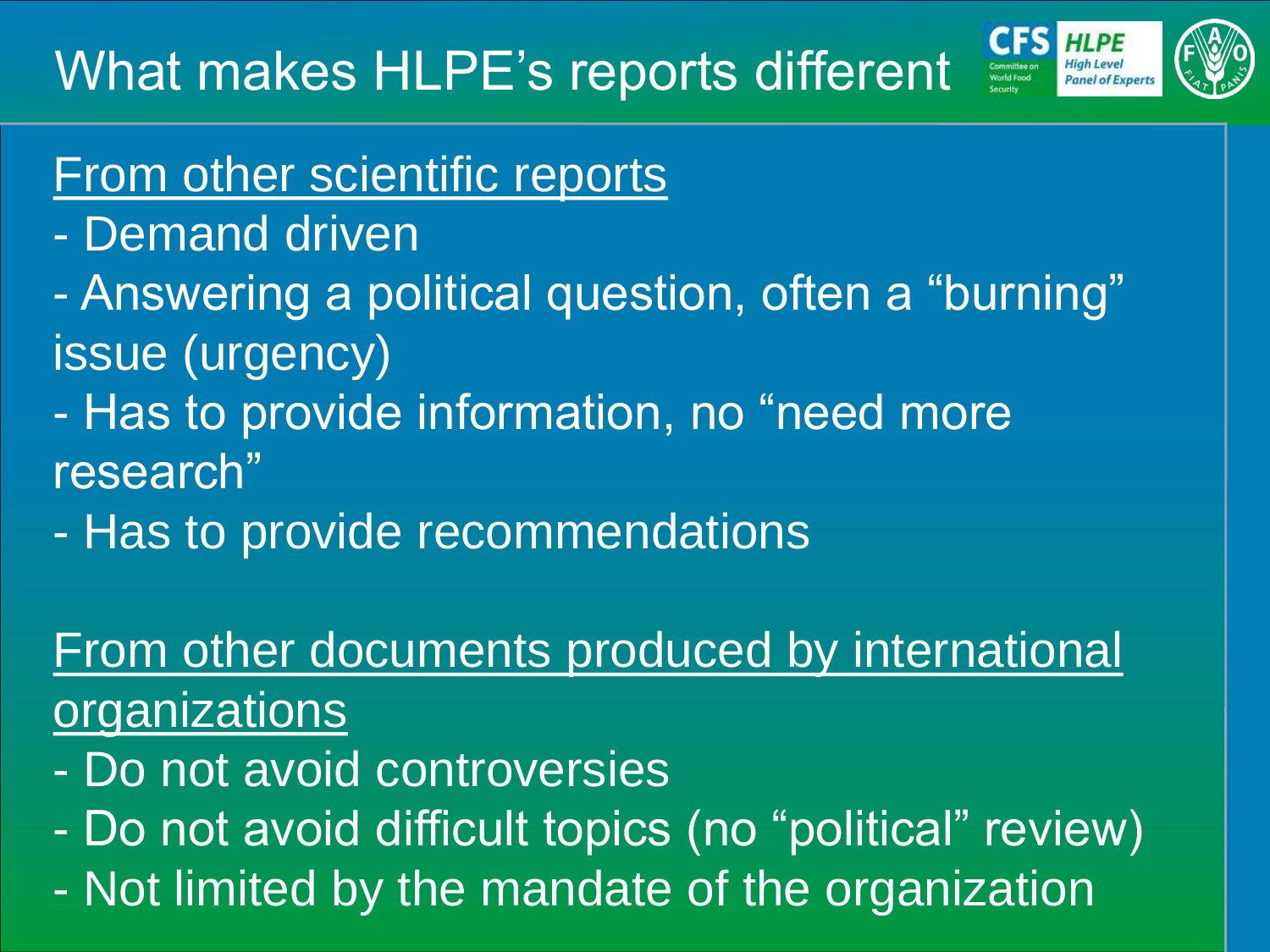

### Food Security and Climate Change

1 Impacts of CC on Food and Nutrition Security today : assessing Vulnerability

- 2 Assessing impacts of CC on Food and Nutrition Security tomorrow : plausible Scenarios of the Future
- 3 Adaptation : response options for Food Security challenges from CC
- 4 Agriculture and GHG emissions: Mitigation options with Food Security synergies
- 5 Coordination and coherence of Food Security and CC Policies and Actions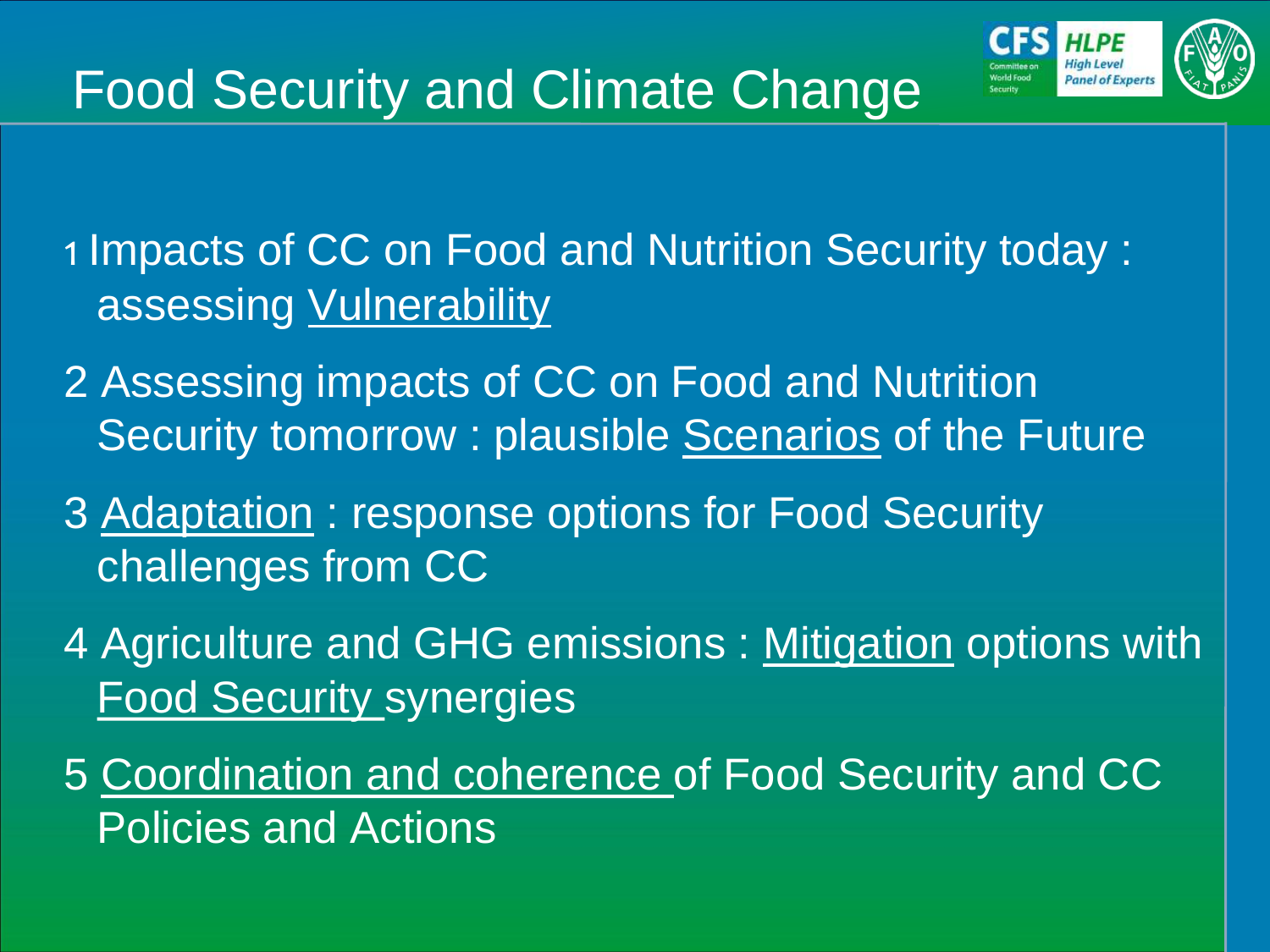

- 1 **Integrate** food security and climate change concerns
- 2 **Increase resilience** of food systems to climate change
- 3 Develop **low-emissions agricultural strategies** that do not compromise food security
- 4 **Collect information locally, share knowledge globally, and refocus research** to address a more complex set of objectives
- 5 **Facilitate participation of all stakeholders** in decision making and implementation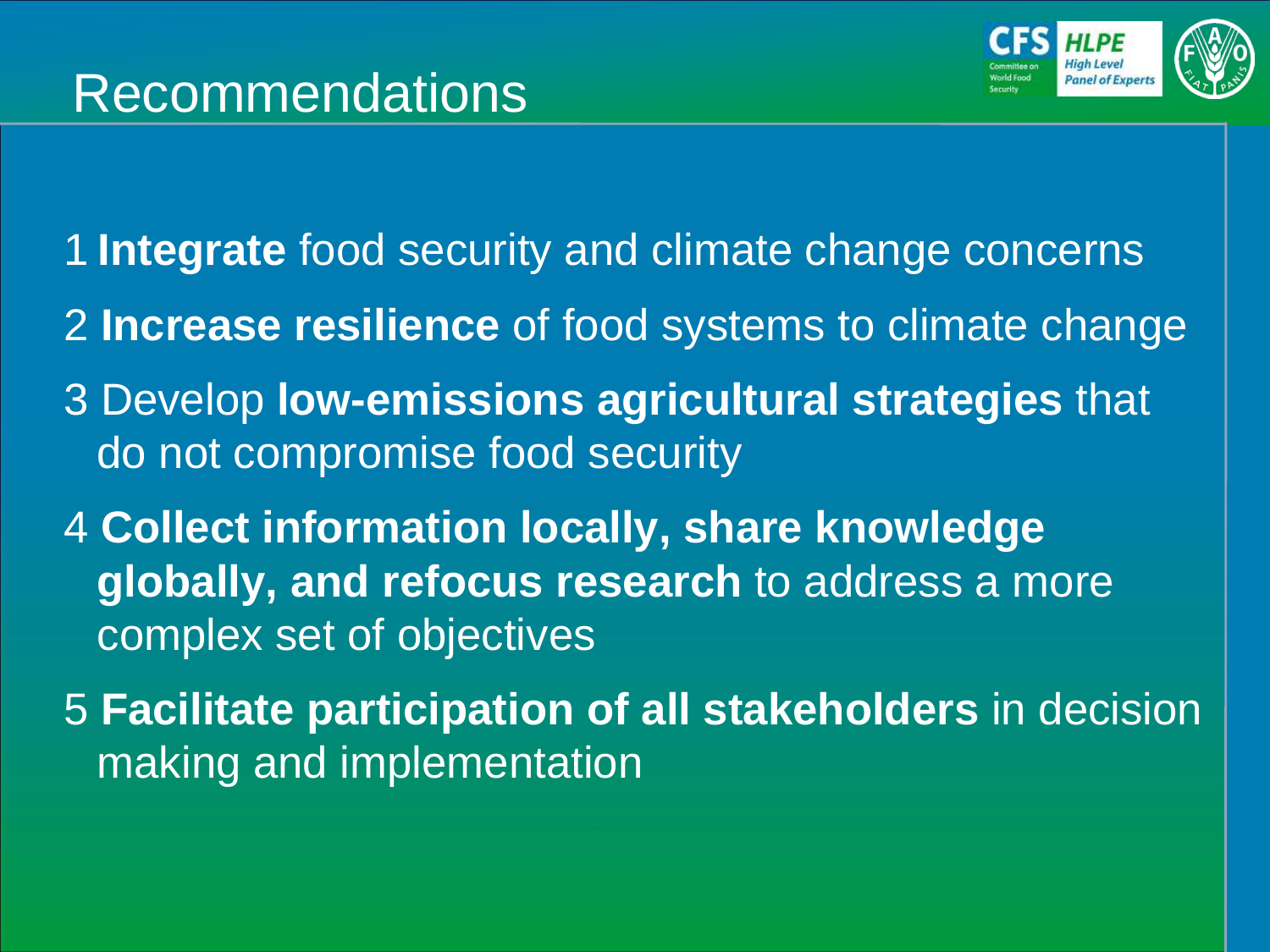## Recommendations on Research



Better international data collection and sharing :

- **biophysical**
- **monitor** practices and performance
- Improve **information about vulnerable communities populations and regions**
- Improve **models**

#### Refocus research to address a more complex set of objectives:

- adaptation
- mitigation and food security
- involve farmers to understand their needs

#### **Assess and compare farming systems**

#### Some fields of interest :

- neglected crops, fruits and vegetables
- effects of stress combinations
- biodiversity and agrosystems' efficiency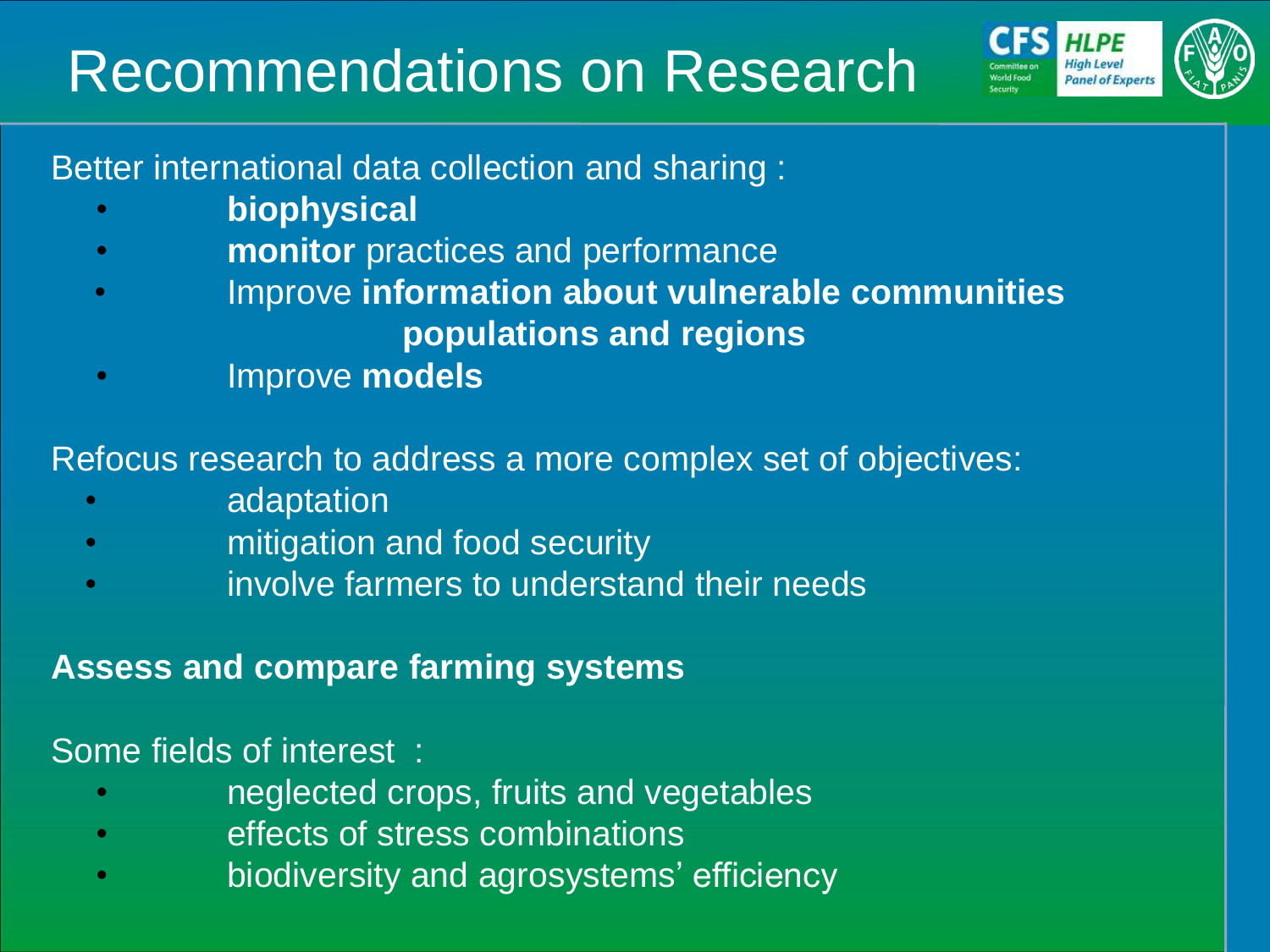## HLPE work program

#### Published July 2011, CFS debates in 2011





#### Published July 2012, CFS debates in 2012





#### For CFS 2013

#### Biofuels and food security

#### Investments into smallholder farming

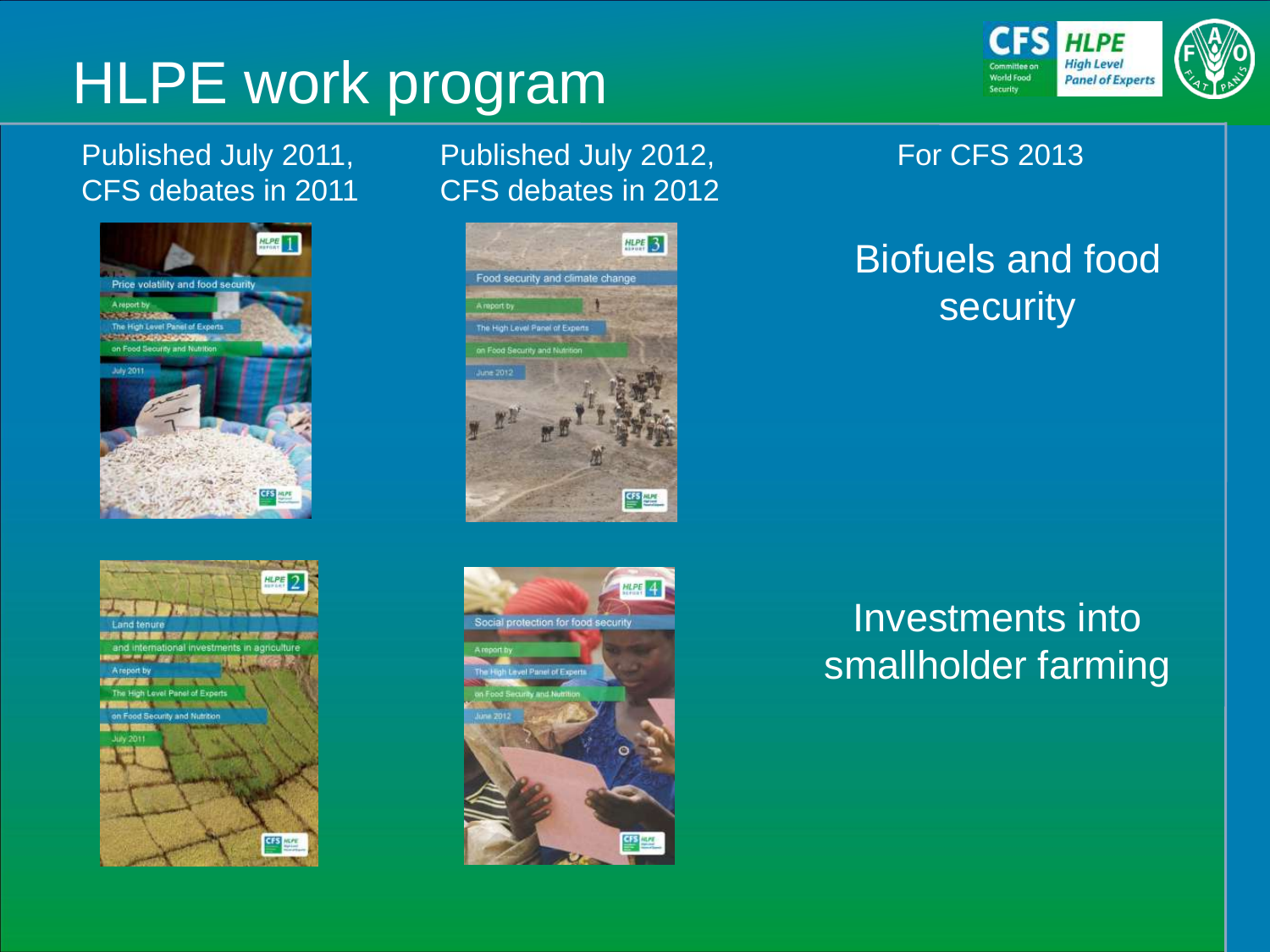

**▶ The HLPE uses best available knowledge and science** 

- $\triangleright$  Recruits its Project Teams and experts where they are
- $\triangleright$  Can bring to the attention of the CFS important topics and emerging issues

 as per example the report on CC with a focus on genetic resources/intellectual property rights/CC